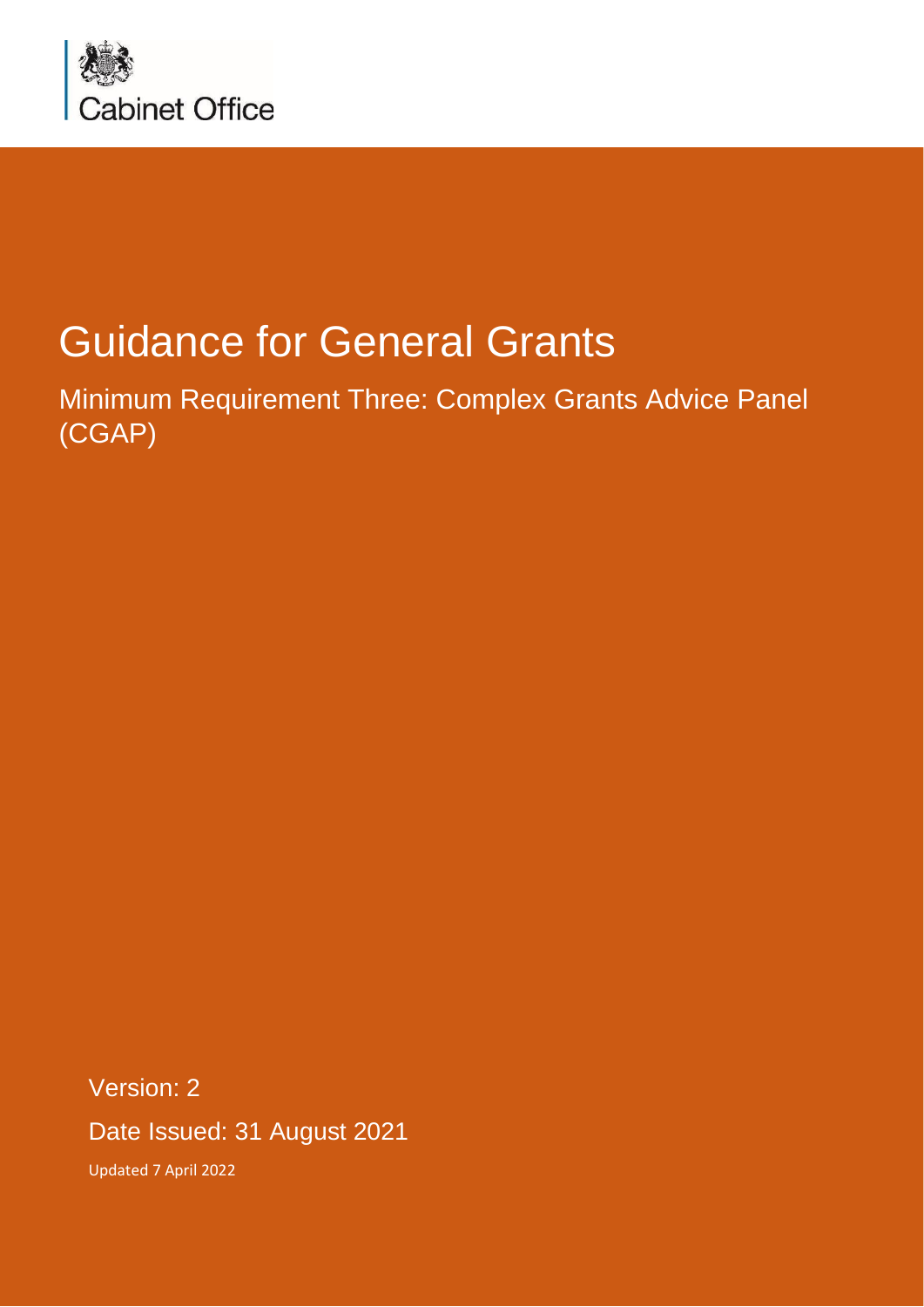## **Important Note**

- ► This guidance applies only to general grants made by departments and their arm'slength bodies (ALBs) using Exchequer funding. It does not apply to formula grants or grant in aid. [Managing Public Money](https://www.gov.uk/government/publications/managing-public-money) and local guidance within government grant making organisations is applicable to those categories, and minimum requirements may be developed in future.
- ► Organisations' primary concern when administering grants is to have due regard to the 'Grants Functional Standard' (GovS 015) and the key documents referred to within it including [Managing Public Money.](https://www.gov.uk/government/publications/managing-public-money) Nothing in this guidance is intended to contradict or supersede these. Furthermore, this guidance is not intended to be an additional spending control - departments retain accountability for decisions on grant expenditure.
- ► This guidance should be read in conjunction with the wider set of minimum requirements guidance documents (including the introduction). Further information and tools supporting this guidance can be found online through the [grants Centre of](https://gcoe.civilservice.gov.uk/)  [Excellence \(CoE\).](https://gcoe.civilservice.gov.uk/) Further references and resources are highlighted throughout. It should also be read alongside organisations' internal guidance, where available, which will provide the departmental policy context.
- ► This guidance should be approached on a 'comply or explain' basis. It is important to consider flexibility and proportionality in adhering to the minimum requirements. As such there may be some specific instances where the requirements may not be met in full. In these instances, appropriate justification should be recorded within the business case or equivalent approval documents.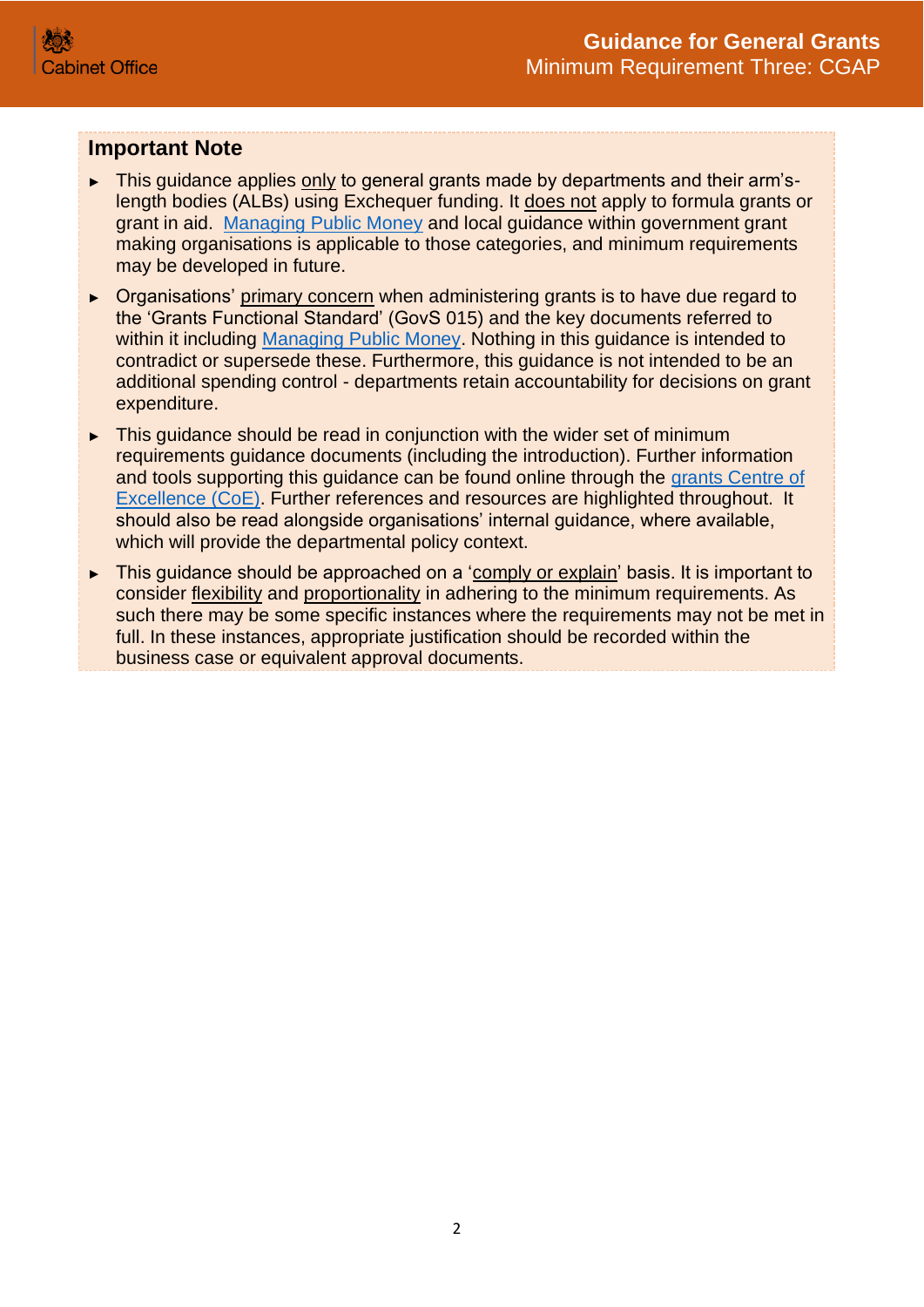

# **Contents**

| <b>Minimum Requirement</b>                               | $\overline{\mathbf{4}}$ |
|----------------------------------------------------------|-------------------------|
| <b>Purpose</b>                                           | 4                       |
| <b>Grants Functional Standard: Key References</b>        | 5                       |
| <b>Overview</b>                                          | 6                       |
| <b>Support Offer</b>                                     | 6                       |
| <b>Mandatory referral</b>                                | $\overline{7}$          |
| Follow-up                                                | 9                       |
| <b>Grants Pipeline Control Framework</b>                 | 9                       |
| <b>CGAP - Frequently Asked Questions</b>                 | 10                      |
| Why should Departments refer a grant to the CGAP?        | 10                      |
| When should Departments refer a grant to the CGAP?       | 10                      |
| Who is responsible for the referral?                     | 10                      |
| Do the panel members need to see a business case?        | 10                      |
| Who should attend the CGAP meeting?                      | 10                      |
| What happens after the panel meeting?                    | 11                      |
| Examples of issues the CGAP frequently offers advice on: | 11                      |
| Examples of questions that can be asked of the panel:    | 11                      |
| <b>Referrals and User Feedback</b>                       | 11                      |
| <b>Further Resources</b>                                 | 12                      |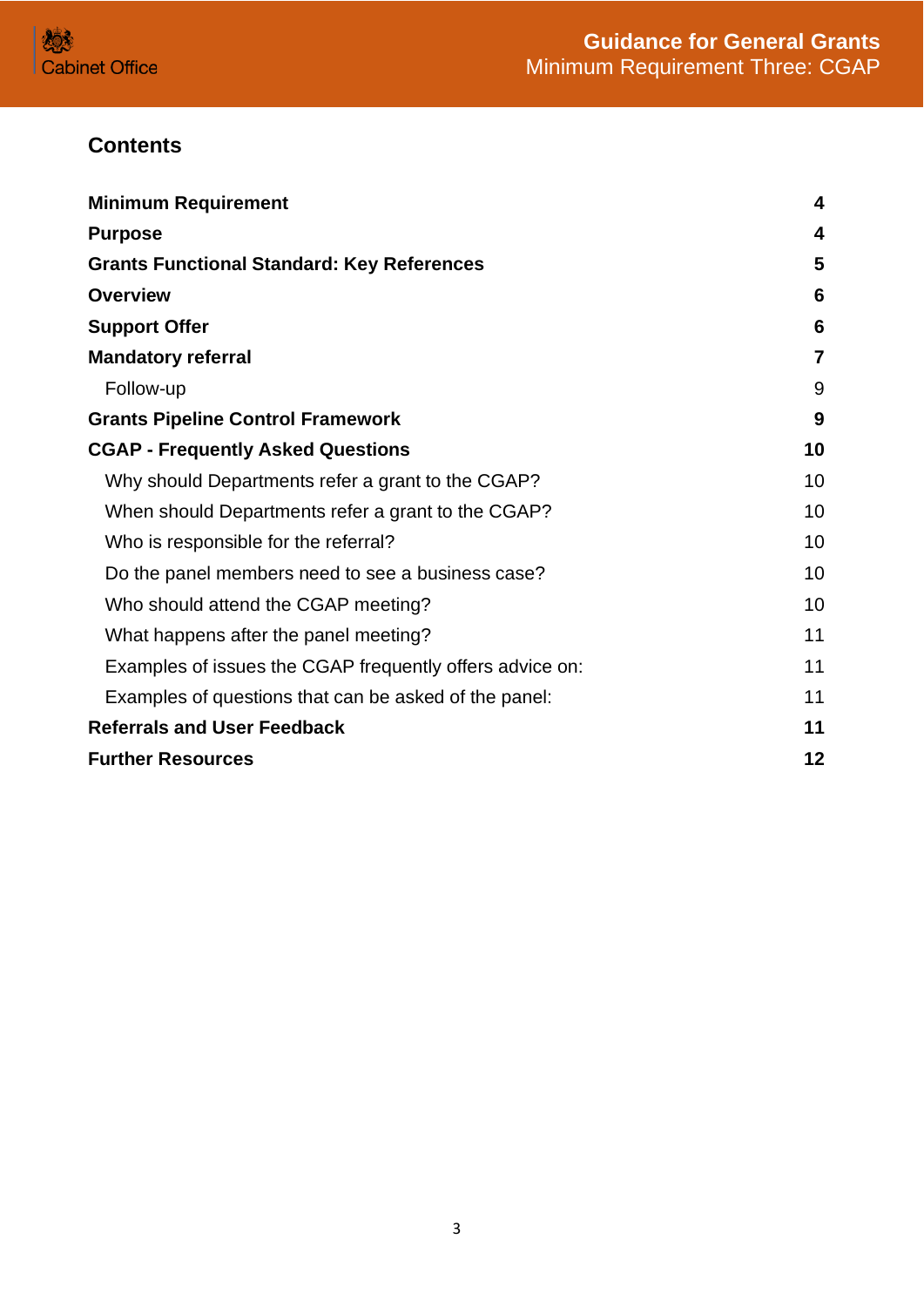## <span id="page-3-0"></span>**Minimum Requirement**

**New government grants, including those that are high-risk, novel, contentious or repercussive, as well as those undergoing a step-change in scope or funding, should be considered for submission to the Complex Grants Advice Panel (CGAP) for scrutiny and advice from subject experts.** 

## <span id="page-3-1"></span>**Purpose**

- 1. *Minimum Requirement Three:* CGAP and the further guidance for general grants set out below, aims to ensure that there is expert scrutiny and challenge, where required, applied to the development of grant schemes, in particular during the design and development stage.
- 2. The CGAP is an independent, cross-government, expert panel, co-ordinated by the Cabinet Office Government Grants Management Function (GGMF). Referral to the panel is *strongly recommended* by Cabinet Office for all new schemes that are highrisk, novel, contentious, or repercussive, and for non-routine schemes undergoing a step change in scope or funding, which impacts the level of risk. In addition, some schemes are subject to *mandatory referral*, follow-up and reporting against the panel's recommendations (see paragraphs 12-14 below). Schemes which meet the definition above will be provided with advice on a *comply or explain* basis. This means departments will:
	- **adopt** the recommended approach as defined in Cabinet Office guidance; or
	- **demonstrate clearly** how their existing approach, policies and practices, will fully deliver against each particular standard, in an equally robust way.
- 3. The CGAP service is available to all organisations involved in the management of government grants. The CGAP provides expert advice, which can be used to support scheme owners with key decisions on the design of new schemes, for example; key financial and fraud risks and assessing value for money, and the recommendations from the panel can also be useful in informing discussions with senior officials and ministers, such as when seeking approval for the scheme's business case. Furthermore, the panel enables improved oversight of the developing grants landscape in the Cabinet Office, and promotes the sharing of knowledge and good practice across government.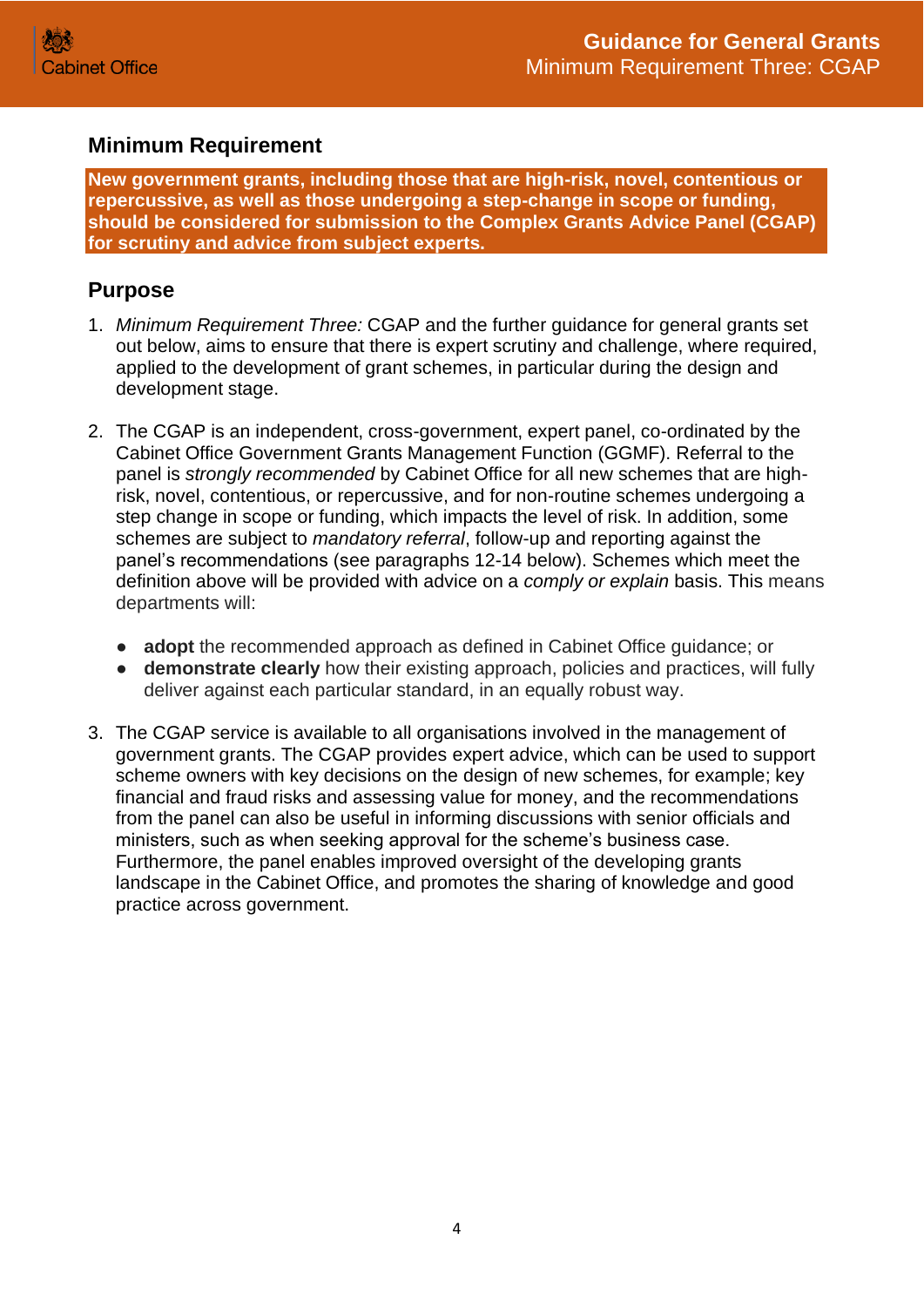# <span id="page-4-0"></span>**Grants Functional Standard: Key References**

Mandatory requirements are defined by the word 'shall' in the Grants Functional Standard. The 'shalls' for the management of grants related to this minimum requirement have been extracted from the Standard and are set out below. *Please note that in some cases the information has been paraphrased for conciseness – refer to the standard itself for the full version.*

| <b>Area</b>        | <b>Requirement(s)</b>                           | <b>Context</b>                              | <b>Reference</b>  | Page           |
|--------------------|-------------------------------------------------|---------------------------------------------|-------------------|----------------|
| Governance:        | It is recommended that new                      | The Complex Grants Advice                   | 4.3.2 New         | 6              |
| Assurance          | grants, which are high-                         | Panel is an independent,                    | general grants.   |                |
|                    | value, high-risk, novel,                        | cross-government panel of                   |                   |                |
|                    | contentious or repercussive,                    | experts, co-ordinated and                   | Also refer to:    |                |
|                    | should be considered by an                      | chaired by the Cabinet                      | 4.5.1 Complex     |                |
|                    | independent panel (the                          | Office, responsible for                     | grants advice     |                |
|                    | <b>Complex Grants Advice</b>                    | providing advice and                        | pane.             |                |
|                    | Panel, see 4.4.6).                              | recommendations on design                   |                   |                |
|                    | Referral to the panel is                        | and administration for                      |                   |                |
|                    | mandatory for some grant                        | applicable schemes, to the                  |                   |                |
|                    | schemes (see paragraphs                         | senior officer responsible for              |                   |                |
|                    | 12-14 below).*                                  | a grant.                                    |                   |                |
|                    | Advice from the panel shall                     | The panel should meet                       |                   |                |
|                    | not detract from the                            | regularly with the objective                |                   |                |
|                    | accountabilities of those                       | of:                                         |                   |                |
|                    | being advised.                                  | • increasing the efficiency of              |                   |                |
|                    |                                                 | grant making;                               |                   |                |
|                    | *This update will be<br>reflected in the Grants | • improving the<br>effectiveness of grants; |                   |                |
|                    | <b>Functional Standard in the</b>               | • mitigating losses from                    |                   |                |
|                    | next iteration.                                 | fraud and error.                            |                   |                |
| <b>Governance:</b> | [Organisations] shall have                      | Government grants should                    | 4.4 Roles and     | $\overline{9}$ |
| Roles and          | (at a minimum) the following                    | be afforded the appropriate                 | accountabilities. |                |
| accountabilities   | roles:                                          | level of scrutiny by the                    |                   |                |
|                    | 1. Senior responsible officer                   | grant-owning department, to                 |                   |                |
|                    | accountable for grants                          | ensure the government                       |                   |                |
|                    | across government*;                             | <b>Grants Functional Standard</b>           |                   |                |
|                    | 2. Accounting Officer;                          | for grants is being adhered                 |                   |                |
|                    | 3. Senior responsible officer                   | to and grant funding is being               |                   |                |
|                    | for finance in an                               | administered effectively.                   |                   |                |
|                    | organisation;                                   | These roles are essential to                |                   |                |
|                    | 4. Senior officer                               | the management of grant                     |                   |                |
|                    | accountable for an                              | funding, and whilst                         |                   |                |
|                    | organisation's grants;                          | organisations may change                    |                   |                |
|                    | 5. Senior officer responsible                   | the titles and division of                  |                   |                |
|                    | for a grant;                                    | responsibilities they shall                 |                   |                |
|                    | 6. Grants champion;                             | have (at a minimum) the                     |                   |                |
|                    | 7. Grant manager;                               | roles outlined.                             |                   |                |
|                    | 8. Specialist roles.                            |                                             |                   |                |
|                    | *Central roles within the                       |                                             |                   |                |
|                    | <b>Cabinet Office</b>                           |                                             |                   |                |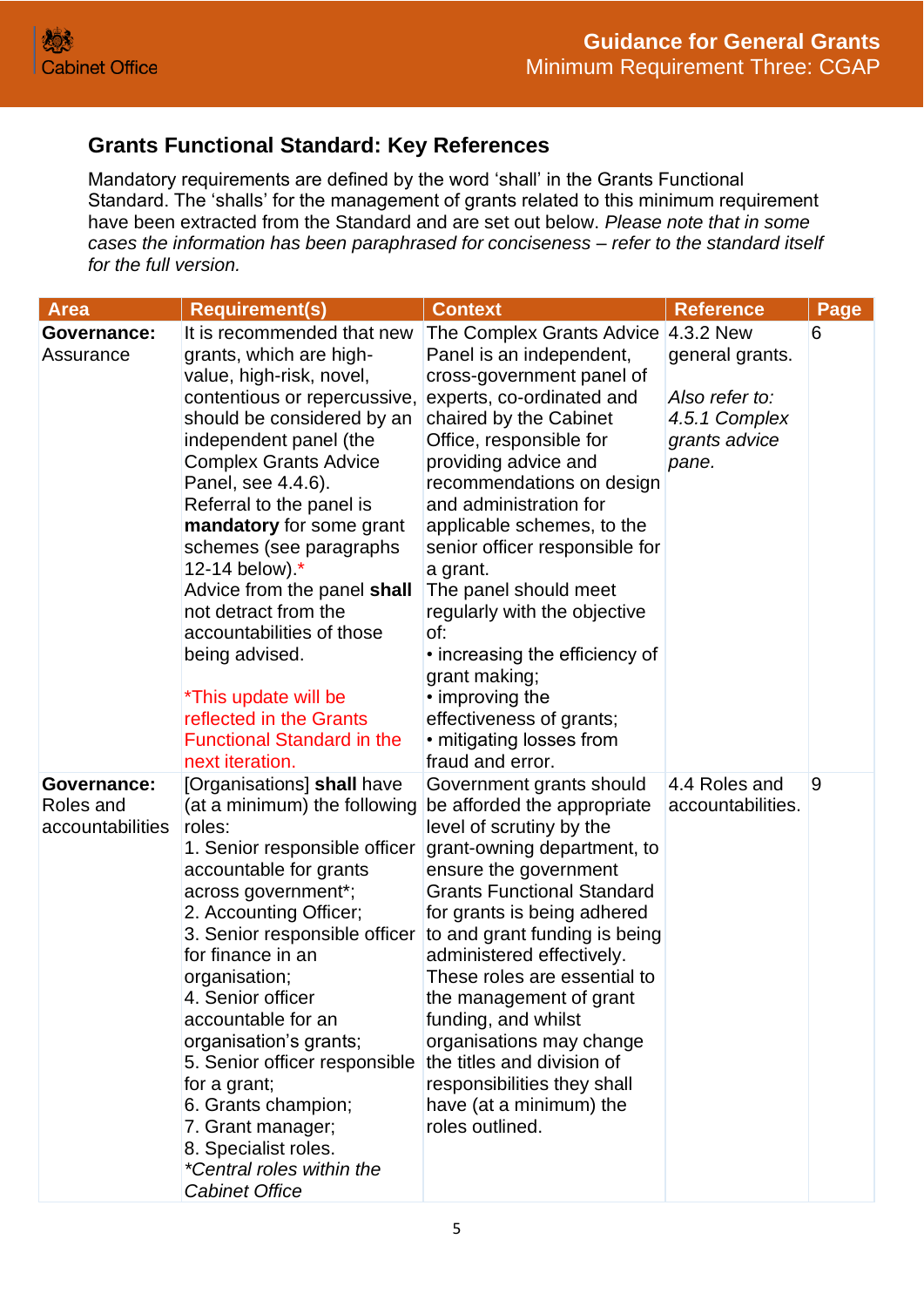# <span id="page-5-0"></span>**Overview**

- 4. The CGAP is an independent cross-government panel, coordinated by the Cabinet Office Government Grants Management Function (GGMF), which provides insight, advice and challenge to departments in relation to the development of grant schemes. As set out in the panel's terms of reference, available on the [grants Centre of](https://gcoe.civilservice.gov.uk/)  [Excellence \(CoE\),](https://gcoe.civilservice.gov.uk/) the CGAP contributes to the achievement of the GGMF's three key objectives to:
	- increase the efficiency of government grants administration;
	- improve the effectiveness of grant funding; and
	- reduce losses from fraud and error.

# <span id="page-5-1"></span>**Support Offer**

- 5. The key objectives, above, can be further broken down in terms of the type of support the CGAP provides, including to:
	- provide advice and challenge in reference to new, high-risk grants, planned across government;
	- enable scrutiny and challenge in relation to the application of the Grants Functional Standard;
	- improve the strategic oversight of government grants, alongside the Government Grants Information System (GGIS); and
	- increase value for money and eliminate inappropriate practice.
- 6. The CGAP's focus is on planned government grant spend, where that is defined as higher risk (see [Minimum Requirement Seven: Risk, Controls and Assurance](https://assets.publishing.service.gov.uk/government/uploads/system/uploads/attachment_data/file/722201/Grants-Standard-SEVEN-Due-Diligence-and-Fraud-Risk.pdf) for more information on the risk definitions). The panel brings together experts from across government in areas such as grants policy, commercial, finance, legal, subsidy control, analysis, digital, fraud, debt and the UK Devolved Administrations team, to provide advice across a range of issues.
- 7. The CGAP is typically chaired by the Head of the Government Grants Management Function. However, when a grant is subject to mandatory referral, meetings may be chaired by the Minister of State for Efficiency and Transformation, or a nominated deputy. Ministerial Private Offices or Special Advisers may attend and participate in CGAP meetings on a discretionary basis, where the development of grants relating to manifesto commitments are being discussed.
- 8. The CGAP assists with scheme development to avoid unnecessary duplication of effort, encouraging cross-government working and identifying alternative funding mechanisms, which might be more suitable than grant funding to deliver a policy objective. The panel can also advise on appropriate governance within a scheme's delivery chain. The breadth of the cross-government panel's expertise allows for the provision of advice that may not be available as a collective within any single department.
- 9. Departments should refer suitable grants to the CGAP for consideration, as early as possible within the scheme's lifecycle and in line with the CGAP schedule. Early engagement with the CGAP allows for a more detailed analysis and consideration. Details of the schedule of panel meetings can be obtained by contacting the CGAP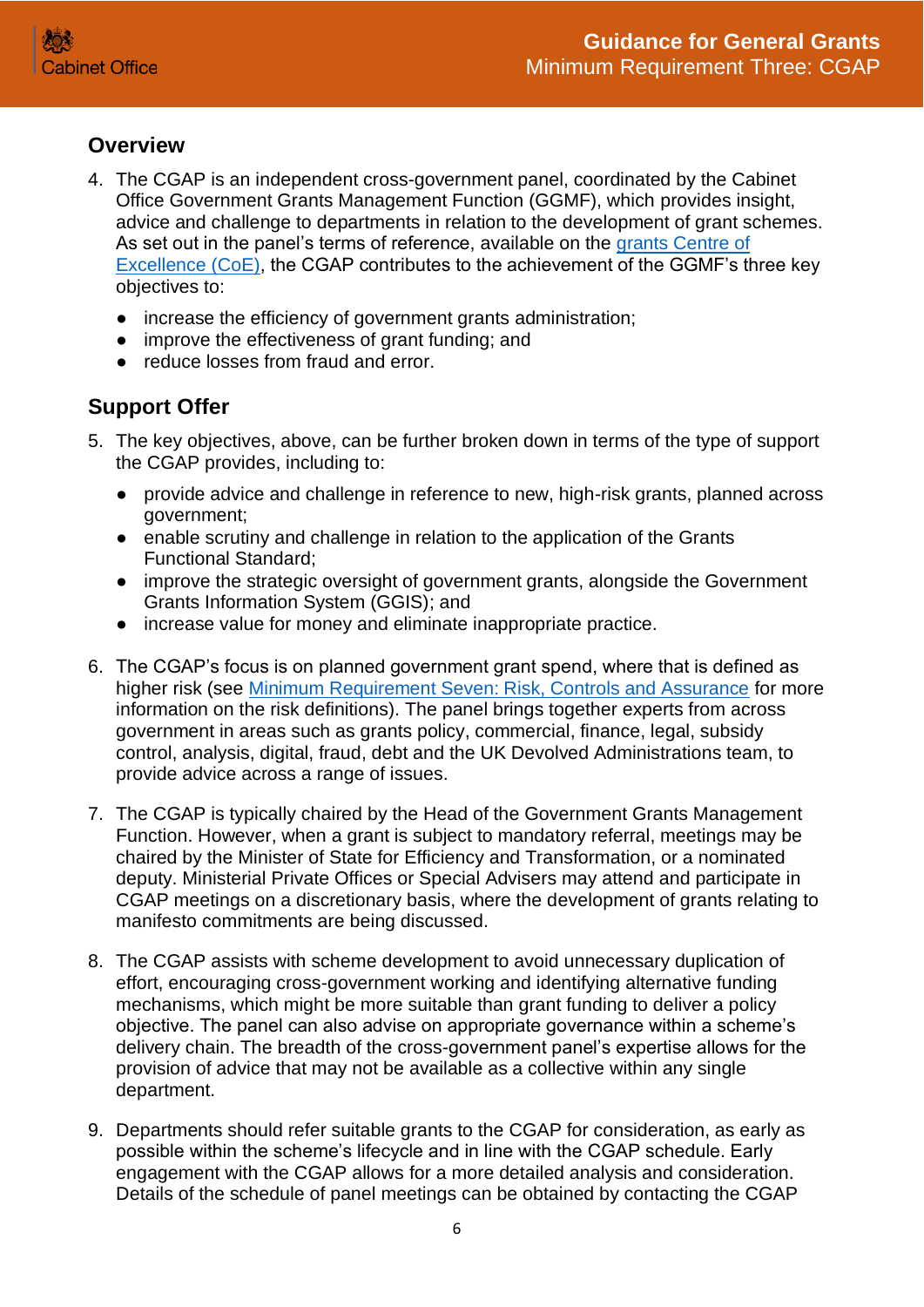team by email: [cgap@cabinetoffice.gov.uk,](mailto:cgap@cabinetoffice.gov.uk) to confirm availability and schedule a referral as required.

- 10.CGAP advice can be accessed in two ways: formal meetings for schemes with a higher value, complexity and risk profile, and via correspondence for schemes with a lower value and risk profile. The same process and referral template is used for all referrals, and the template should be completed ahead of the review meeting. Following the meeting, written advice will be provided, including the panel's formal recommendations. For further information contact: [cgap@cabinetoffice.gov.uk.](mailto:cgap@cabinetoffice.gov.uk)
- 11.Typically, it is policy professionals involved in developing a grant scheme who make referrals to the CGAP, although it could also be the Senior Officer Responsible (SOR) for the scheme, or any other person involved in the governance process. The decision on which grants should be referred rests with the department or ALB, taking account of the guidance in this note – with the exception of schemes for which referral is mandatory.

#### <span id="page-6-0"></span>**Mandatory referral**

- 12.In January 2021, the Government Grants Management Function (GGMF) initially secured agreement, via the Domestic and Economic Implementation Committee (DEI), to introduce a mandatory referral and follow-up process for schemes related to manifesto commitments. The changes were formally applied to the CGAP in March 2021.
- 13.From 1 April 2022, the mandatory referral category was extended to include high-risk schemes that have a value of over £100m+ and which come under the following priority areas: Carbon Net Zero, Levelling Up, Strengthening the Union, Innovation, and Jobs and Skills. This was following an evaluation of the pipeline control, and agreement with Cabinet Office ministers that the mandatory referral category for the CGAP should be extended to include schemes that deliver against priority government policy.
- 14.From 1 April 2022, schemes subject to consideration for mandatory referral to CGAP will be selected using the flow set out in the table below.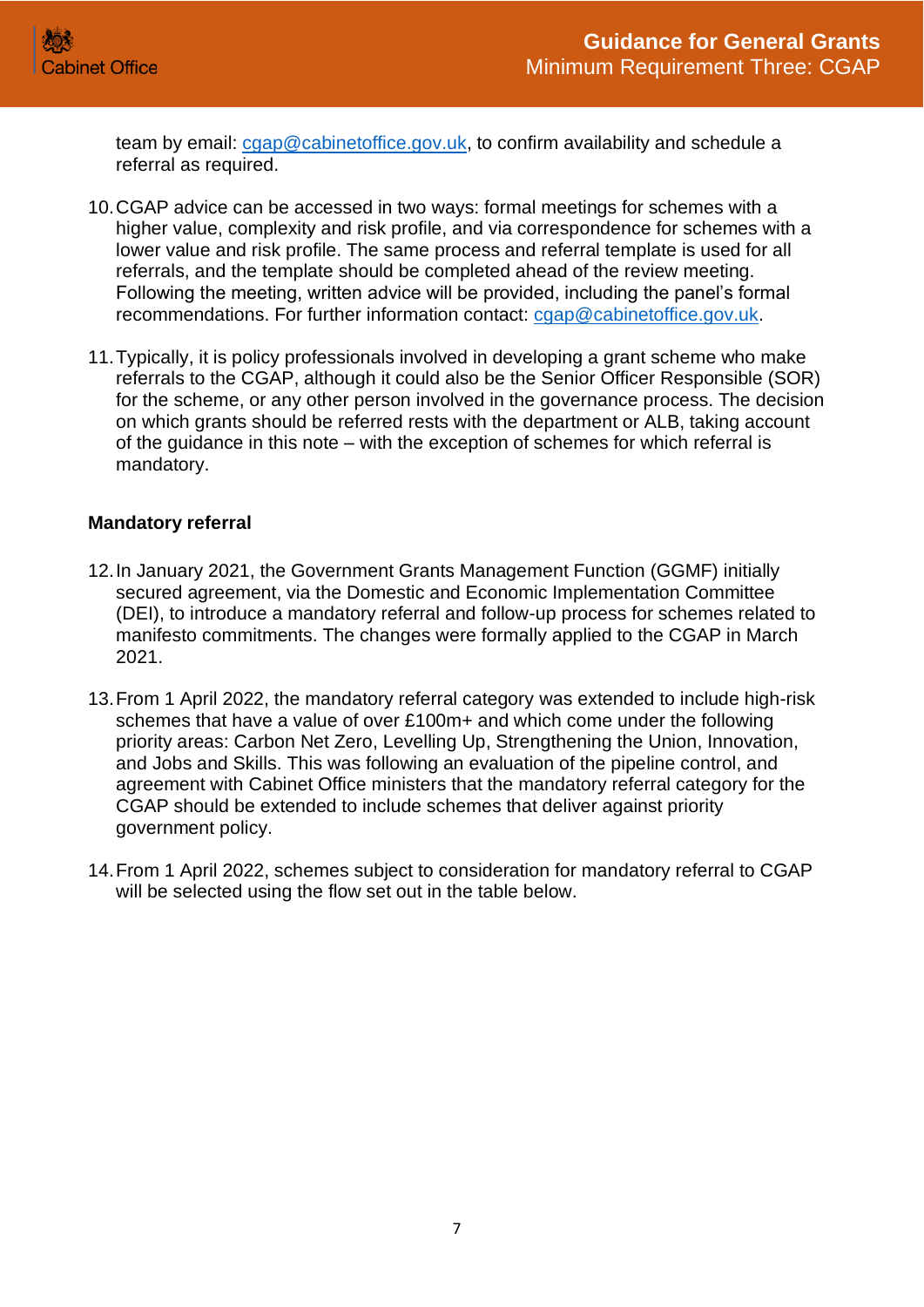| <b>Criterion</b>                                          | <b>Question</b>                                                                                                                               | <b>Response</b>                                                       |
|-----------------------------------------------------------|-----------------------------------------------------------------------------------------------------------------------------------------------|-----------------------------------------------------------------------|
|                                                           | A commitment in the Government's<br>Manifesto?                                                                                                | Yes - mandatory referral<br>No - consider the following<br>questions: |
| 2a                                                        | Classified as one of the following:<br>$\bullet$ Net Zero<br>• Levelling Up<br>• Strengthening the Union<br>• Innovation<br>• Jobs and Skills | Yes / No                                                              |
| 2 <sub>b</sub>                                            | High-Value - in excess of £100m?                                                                                                              | Yes / No                                                              |
| 2c                                                        | Outside routine or core business or<br>otherwise innovative, novel,<br>contentious or repercussive?                                           | Yes / No                                                              |
| 2d                                                        | High-risk, including reputational risk?                                                                                                       | Yes / No                                                              |
| If 2a, b, c, d are all 'Yes', CGAP referral is mandatory. |                                                                                                                                               |                                                                       |

#### **CGAP recommendations**

- 15.Departments and ALBs are encouraged to incorporate CGAP advice into their management decisions. For mandatory referrals, individual recommendations which are deemed significant by the Minister of State for Efficiency and Transformation and rated red by the panel, will require the following action by the referring department:
	- consider the recommendation and develop an appropriate response; and
	- report to the CGAP team on the response to the recommendation as follows:
		- i. accepted in full;
		- ii. partially accepted;
		- iii. rejected.

The panel allocates a priority rating to all recommendations as set out below:

| High | The panel considers that the recommendation will have a significant impact on<br>the success of the grant scheme.              |
|------|--------------------------------------------------------------------------------------------------------------------------------|
|      | Medium   The panel considers that the recommendation will have a <i>moderate</i> impact on<br>the success of the grant scheme. |
| Low  | The panel considers that the recommendation will have a <i>minor</i> impact on the<br>success of the grant scheme.             |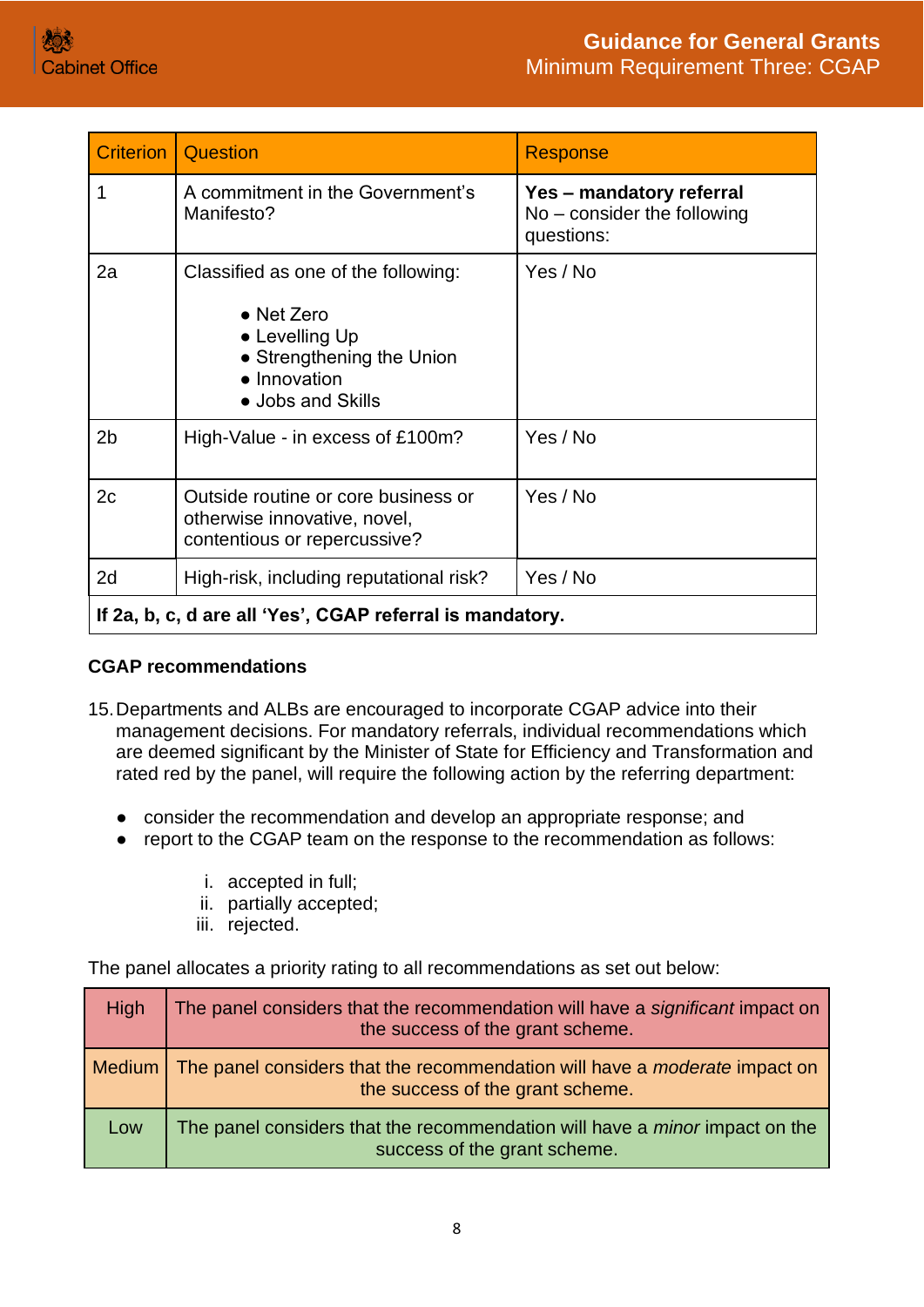- 16.Where the recommendation is accepted in full, details of the action to be taken, including timelines, should be provided.
- 17.Where the decision is to partially accept or reject the recommendation, an evidencebased rationale for that determination, signed-off at an appropriate level within the organisation, must be provided to the CGAP team for reporting to the Minister for Efficiency and Transformation.
- 18.For non-mandated schemes, recommendations from the panel are not mandatory, however, details of the referral and a response to the advice and any action taken should be included in the business case or equivalent documents (refer to Minimum [Requirement Four: Business Case Development\)](https://assets.publishing.service.gov.uk/government/uploads/system/uploads/attachment_data/file/722198/Grants-Standard-FOUR-Business-Case.pdf). The scheme owner's response to the panel's recommendations can then be assessed through the departmental governance process and at the final sign-off by the finance, commercial and/ or policy lead. The CGAP team will routinely follow-up on all recommendations made by the panel, including for non-mandatory referrals. Insights from the panel also help to inform support provided by the CoE.
- 19.Referral to the CGAP does not replace internal scrutiny by grant making organisations, nor does it negate the requirement for legal advisers to be consulted on any legal issues in relation to the scheme. It is important to note that the CGAP does not seek to undermine the responsibilities or accountabilities of the Accounting Officer in departments, rather, it provides an additional layer of scrutiny and assurance for the design of individual schemes.

## <span id="page-8-0"></span>**Follow-up**

- 20.All those who submit referrals to the CGAP are expected to provide feedback on the panel's recommendations and its impact on the development of the scheme. The CGAP secretariat or relevant GGMF Business Partner will follow-up on referrals one month after recommendations are issued by the panel, to ensure the advice has been appropriately considered and recorded.
- 21.Recommendations provided by the CGAP must, in all cases, be fully considered by the relevant organisation. If an organisation wishes to challenge the recommendations of the panel, a written justification must be provided, signed-off by an appropriate official. Such cases will be followed-up by a meeting with the Business Partner, or by exception, a further attendance at a CGAP meeting, usually in the case of red rated recommendations. Departmental participation in the CGAP will be monitored by the GGMF, including monitoring of mandatory schemes. To discuss a specific grant scheme, departments should email the GGMF via [cgap@cabinetoffice.gov.uk.](mailto:cgap@cabinetoffice.gov.uk)

# <span id="page-8-1"></span>**Grants Pipeline Control Framework**

22.The aim of the *Grants Pipeline Control Framework* is to increase the visibility of government grants at the earliest possible stage, to enable the GGMF to focus its resources and identify schemes where its support offer will have the most impact. The control requires departments to provide advance information on their proposed and in development schemes, which will enable the GGMF to offer appropriate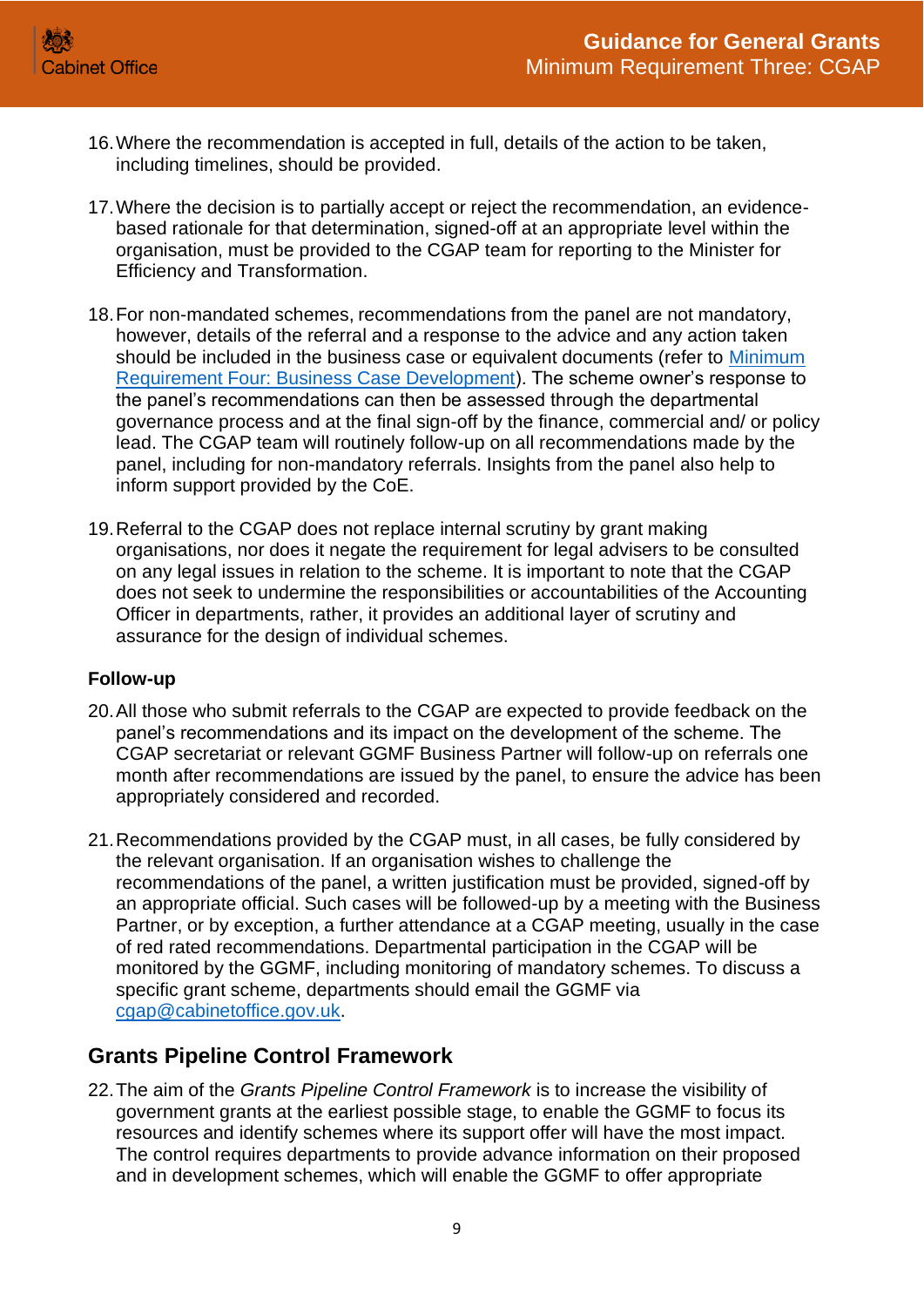support for grant making organisations involved in the development of government grant schemes, via the updated Government Grants Information System (GGIS).

23.The GGMF will triage all general grants data entered into the pipeline, into two levels – those over and under £10m – and inform the grant scheme owners of the result of the assessment, indicating the level of support available and any ongoing reporting requirements to the GGMF. The CGAP will also review the grant scheme level and tailor its support accordingly. Process guidance for the framework can be found on the grants [Centre of Excellence.](https://grantshub.civilservice.gov.uk/s/)

# <span id="page-9-0"></span>**CGAP - Frequently Asked Questions**

## <span id="page-9-1"></span>**Why should Departments refer a grant to the CGAP?**

24.The CGAP offers an opportunity for grant schemes to be reviewed by a crossgovernment panel of experts who are able to provide a greater breadth of advice and insight than might be found as a collective in any one department.

## <span id="page-9-2"></span>**When should Departments refer a grant to the CGAP?**

25.New grants which are within scope should be referred to the CGAP as early as possible in the development cycle. Preferably at the policy development stage and prior to the final decision being made to use a grant mechanism. This will ensure that the panel members have the best opportunity to inform the development of the policy. It is also possible to seek additional advice from the panel at a later stage of development, once a grant scheme has previously been referred to the CGAP. Schemes that are undergoing a significant step change in scope or funding, should be referred to the CGAP as soon it is clear that such a change may be necessary.

## <span id="page-9-3"></span>**Who is responsible for the referral?**

26.Departments are responsible for referring appropriate grants to the CGAP. If a department marks a grant as high-risk on the GGIS, but decides not to refer the grant to the CGAP for advice, the rationale for that decision should be captured in the business case. The GGMF's CGAP team will contact scheme owners and grant champions to discuss referral to the panel for manifesto schemes and other high-risk schemes.

## <span id="page-9-4"></span>**Do the panel members need to see a business case?**

27.In order to make a referral to CGAP, departments should complete the CGAP referral template (found on the grants Centre of Excellence) and submit it using the central email address: [cgap@cabinetoffice.gov.uk.](mailto:cgap@cabinetoffice.gov.uk) Use of the referral template enables the department to focus on key questions, and record any specific issues or questions they would like the panel to consider, when the grant is entered on to the GGIS and/ or selected for referral. In some very high profile/ high-risk cases, a business case may be requested by the secretariat, to further support the CGAP discussion.

## <span id="page-9-5"></span>**Who should attend the CGAP meeting?**

28.The Senior Officer Responsible (SOR) for the grant, or another suitable individual will be asked to provide an overview of the scheme and the issues to be considered, at the start of the discussion. It is strongly recommended that the department attends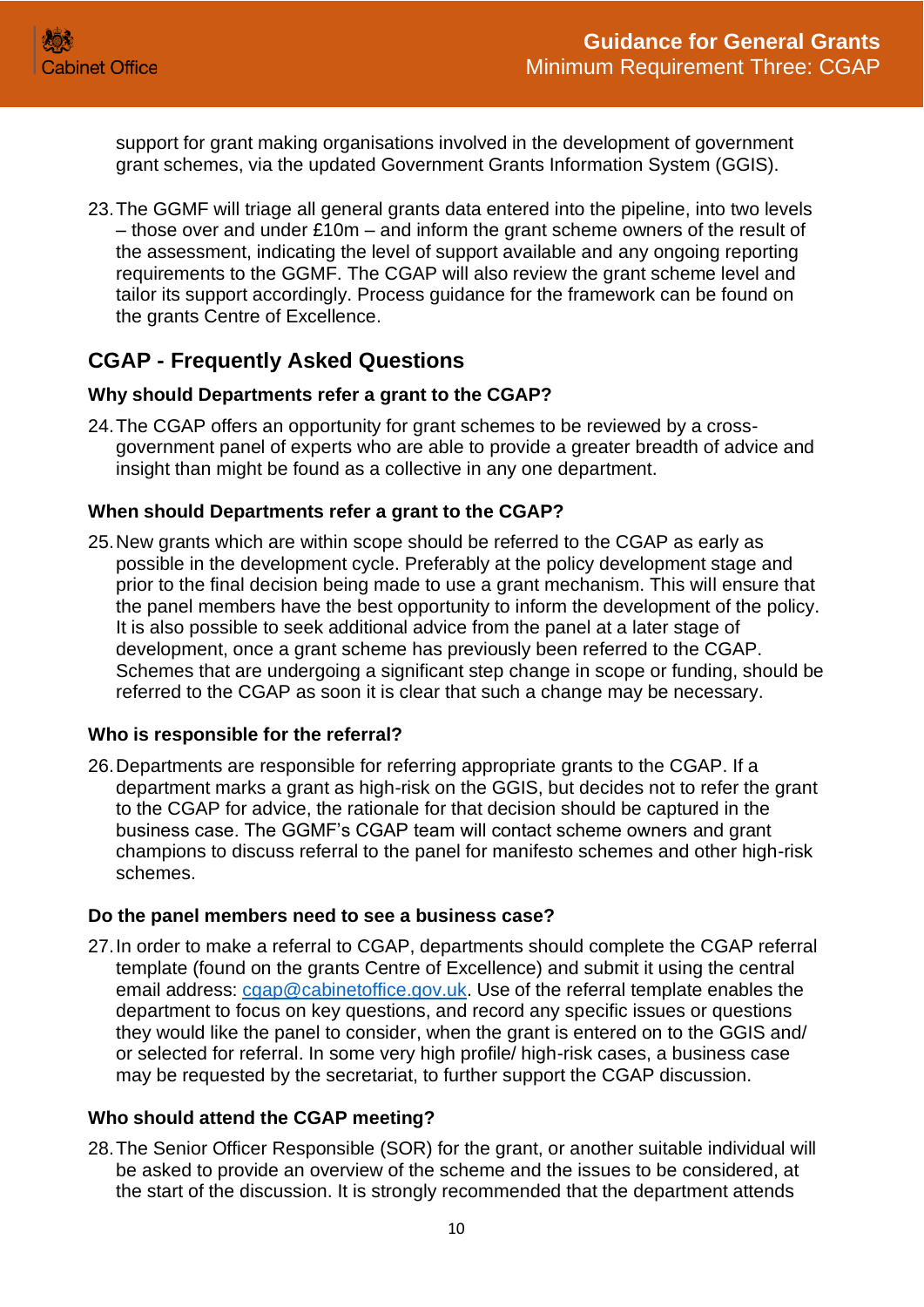the meeting, to enable a two-way conversation between the panel and departmental representatives, however, it is not compulsory for a departmental representative to attend the meeting.

#### <span id="page-10-0"></span>**What happens after the panel meeting?**

29.The discussion is summarised and the advice and recommendations provided by panel members will be circulated to attendees via a minute of the meeting. The draft minute will be circulated for review, five working days following the discussion, and finalised subject to comments.

#### <span id="page-10-1"></span>**Examples of issues the CGAP frequently offers advice on:**

- the rationale for a direct award;
- potential links with other grant schemes across government;
- loans, contract procurement or alternative funding vehicles or mechanisms that could provide better value for money than a grant;
- governance within the scheme's delivery chain to ensure strong delivery of objectives;
- risk, including fraud risk;
- blended finance, leveraging or other co-financing options that could be considered to improve value for money and/or reduce the cost of the scheme to government;
- funding optimisation; and
- subsidy control.

#### <span id="page-10-2"></span>**Examples of questions that can be asked of the panel:**

- Is this grant scheme best suited to a direct award or a competed award?
- What advice does the panel have on the challenges of long-term grant schemes?
- What considerations need to be made where there is a phased/ gated approach to funding?
- What is CGAP's view on the proposed approach to due diligence and the risk of fraud?
- Does the panel have any advice on possible evaluation measures other than those outlined in the referral documents?

## <span id="page-10-3"></span>**Referrals and User Feedback**

- 30.The CGAP builds on the work of two previous grants advice panels that have been operated by the GGMF since 2017: the New Grants Advice Panel (NGAP) and the COVID-19 Complex Grants Advice Panel (C-CGAP).
- 31.In 2019/20 the NGAP considered 30 referrals for grant schemes worth over £2.58bn, providing funding across a diverse range of areas such as research and innovation, social care, education, the environment and international trade. The panel provided expert advice and recommendations, which covered a wide range of grant management specialisms including state aid, commercial implications, analysis, finance, legal, counter fraud and risk. Feedback received in 2019/20 in response to a